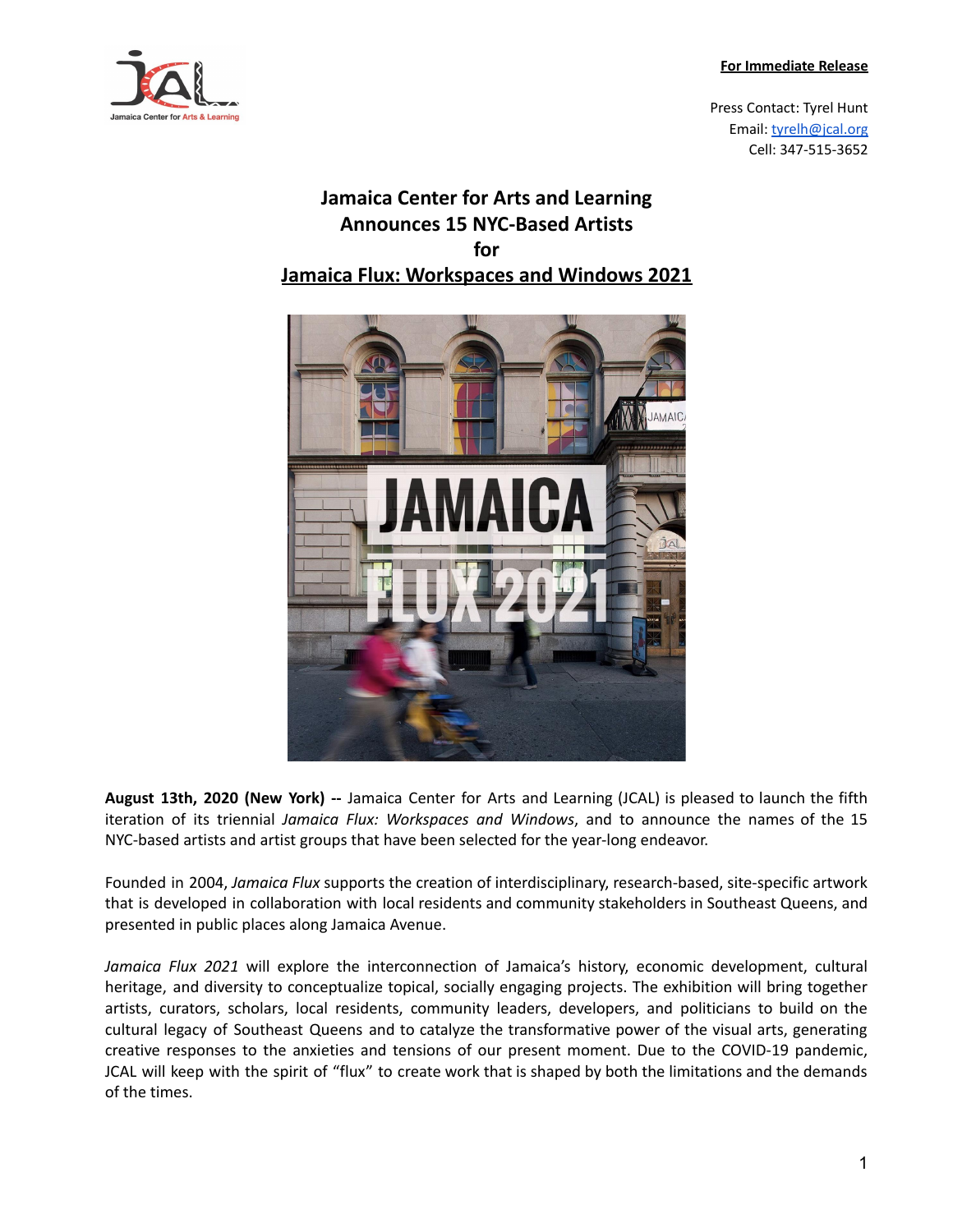Independent curator-writer Danni Shen serves as Project Director of *Jamaica Flux 2021*. Heng-Gil Han, who founded Jamaica Flux and was a prior Project Director, serves as Project Advisor. The curatorial team, along with a committee of New York art professionals and local community leaders, selected 15 projects from a pool of proposals that artists submitted following an open call. Preference was given to emerging or under-recognized artists with strong artistic merit, and to artists who reflect local demographics or have substantial ties to Southeast Queens. Of the 15 selected artists and artist groups, 8 are Queens-based and a majority are artists of color. For the next year, the artists will conduct research and build collaborative community relationships (virtually and in person) as they create their projects. The showcase of site-specific work and public programs will run in the summer of 2021.

We're pleased to announce the 15 artists and artist groups participating in *Jamaica Flux: Workspaces and Windows 2021*:

**Damali Abrams** pursues a futurism largely sourced from the Guyanese diaspora, Afro-Caribbean folklore and religious practice, while combining found materials from popular culture. The artist will research the oral histories of culture-makers in Jamaica to create a series of collage portraits based on recorded interviews with local artists and business owners, supported by additional materials from the Queens Central Library.

**Heejung Cho** will create a large-scale, perspectival urban landscape print depicting Jamaica's diverse ecosystem, collaged from multicolored woodblock prints. As a Korean immigrant, the integration and friction between boundaries, places, people and cultures are the essence of what Cho aims to capture in her practice, which further explores notions of identity, memory and home.

**Indranil Choudhury** works with video and sound to consider how urban communities respond to technological and economic change. His practice reflects on the idiosyncrasies of late capitalism, such as large diasporas, obsession with speculative technologies, and the stress of urban life. Choudhury will collaborate with small businesses in Jamaica that cater specifically to immigrant communities, and create an experimental sound work.

**Cody + Julian** is a collaboration between artists Cody Ann Herrmann and Julian Louis Phillips. The pair prioritizes engagement and representation of communities vulnerable to economic and ecological displacement. Their project, *The Peoples Communication Commission (PCC)*, will create media and installations that repurpose the tactics of advertising campaigns to empower the general public to speak to those in power. The resulting work will include guerilla advertising, interventions and design workshops based on collaborations with residents, businesses, civic organizations and commuters.

**Sherese Francis** excavates various etymologies, histories and myths in the search for community stories that have been buried due to misinformation, stereotypes, cultural amnesia and social oppressions. The Southeast Queens-based poet and artist recycles found materials to create a unique, sacred and collective text. For her project *Art/I/Fact*, Francis will research collective memory in Jamaica by hosting a series of participatory public workshops to create 2-D and 3-D time capsule-like assemblages.

**Linda Ganjian** engages local architectural history as experienced through its residents. Her project, *Postcards from Jamaica*, will combine quotes and personal histories with drawings of significant neighborhood sites, as well as quotidian architecture that is vulnerable to redevelopment in an era of massive rezoning and change. Through community interviews that discuss memories of favorite buildings and sites, the artist will create a series of free, publicly-available postcards.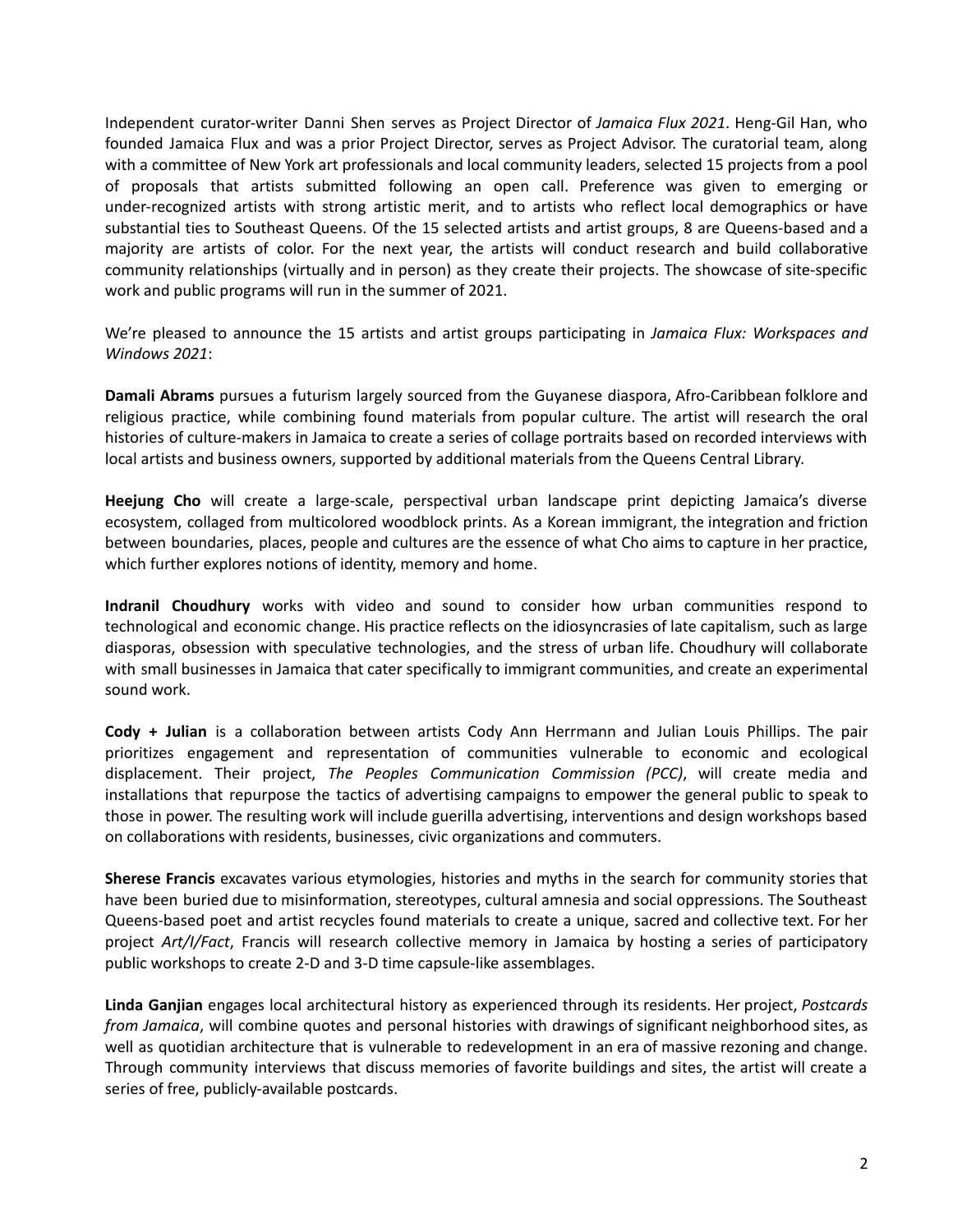**Hayoon Jay Lee** pushes the boundaries of "otherness" through public performance and video. Lee will host an intercultural dinner, with conversation on topics regarding local food culture, socio-economic factors in relation to habits of consumption and food security. Research conducted at community organizations, such as women's centers and soup kitchens, will further inform Lee's Rice Lab installation, which traces the global history of rice.

**Le'Andra LeSeur** explores healing within absence and gestural language created through repetitive actions. As a Black queer woman, visual and sonic fragments become transcending elements that connect identities affected by systems of oppression. LeSeur's project, *There is Only Language Between Us*, will host a community spoken-word and stream-of-consciousness writing workshop to compose a final sound installation.

**Reuben Lorch-Miller** interconnects his art practice and teaching experience as an educator working in District 29 public schools. Taking on the role of artist-as-facilitator, Lorch-Miller will collaborate with elementary school teachers and students, and community elders, to create and select a series of neighborhood flag designs for Jamaica, Queens. The selected designs will be produced as full-scale flags to be flown along the pedestrian plaza of the 165th Street Mall.

**Firoz Mahmud** delves into the histories of "Ship Jumpers" or "Tarzan Visa migrants": refugees from Bengal and South Asia who traverse high-risk geopolitical borders, most of whom settled as immigrants throughout Queens, including Jamaica. As part of the Queens-based artist's long-term practice focused on migrants, refugees and displaced people, *Migrational Influx: Promised Land* will research and collaborate with immigrant community members to create a series of multimedia works celebrating Bengali legacies, traditions and subcultures.

**Nadia Misir** reflects on relationships between diaspora, gentrification, grief, Guyanese identity and the way that histories of oppression reveal themselves in unexpected and mundane moments. The Queens-based artist will host public programming and collaborate with local residents to create a 'zine that radically retells the history of Jamaica as a neighborhood, as well as a photographic chapbook of lyric essays that speak directly to urban planning documents, such as the Jamaica Now Action Plan.

**Sari Nordman** will develop *Tower*, a collaboratively engineered structure that reflects on the importance of understanding different cultural experiences and immigration when fighting climate change. Nordman will record and translate multilingual interviews to appear in videos projected on the installation. As a dance teaching artist for NYC public schools, Nordman will look for school partnerships to conduct climate-change workshops and gather calls for action from students, which will further become a part of the project's virtual and physical archives.

**Jessica Segall** uses bureaucracy as a sculpting material, unpacking ideas of environmental conservation and belonging through her interspecies and site-specific practice. Alongside educational programming, the artist will discuss housing, urban and ecological health by co-creating platforms for osprey birds in Jamaica Bay, whose original habitat was clear-cut for housing development. In collaboration with local organizations, Segall will install a remote camera to produce a publicly-viewable live video feed of osprey nests built on the platform.

**Misra Walker** examines and research materials that stem from the black and brown working-class material conditions to address local struggle, global solidarity, and liberation from capitalism. The Bronx-based artist's project *You can't sit with us [working title]*, will create a series of public domino tables that reflect and are